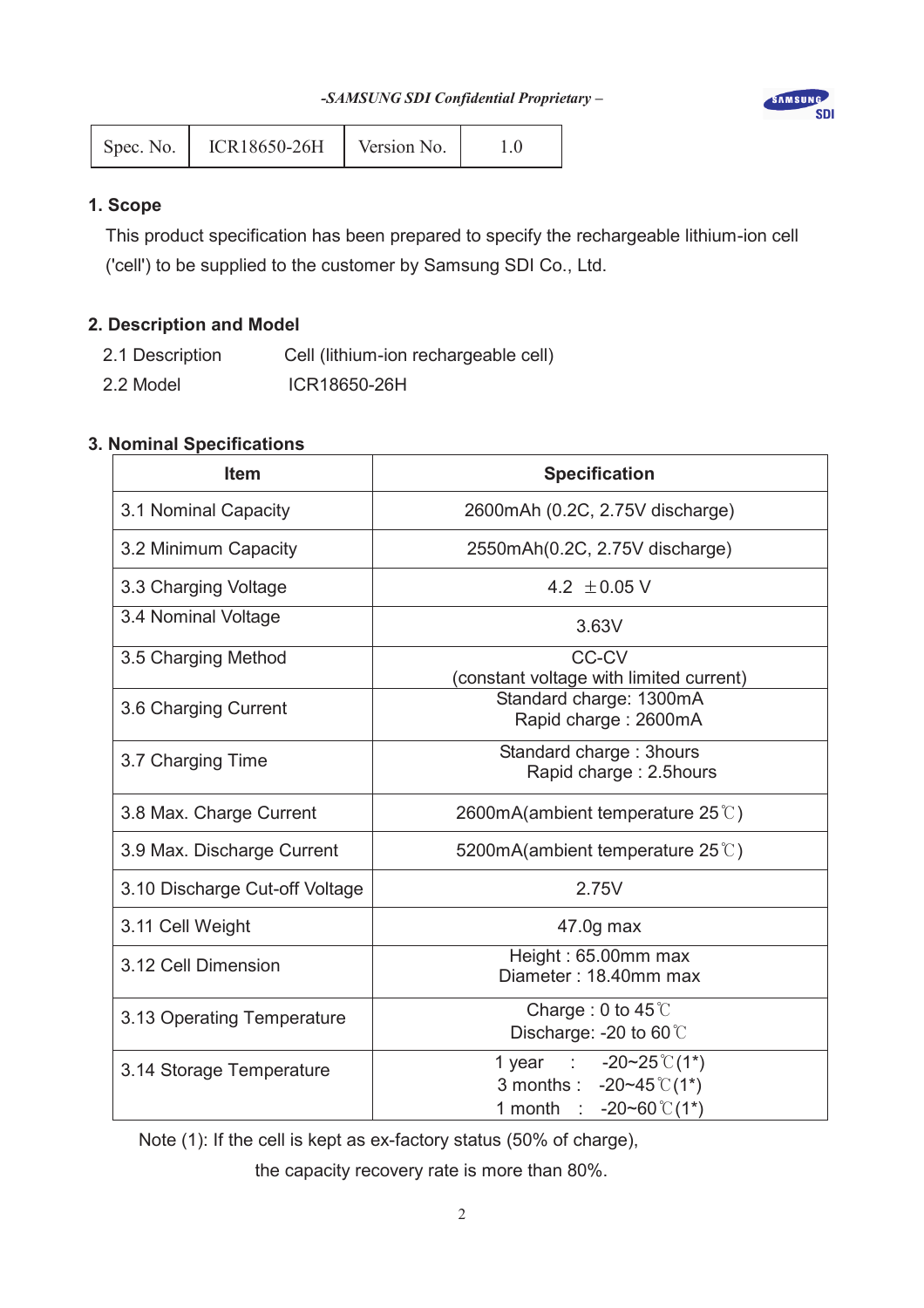

### **4. Outline Dimensions**

See the attachment (Fig. 1)

Spec. No. | ICR18650-26H | Version No. | 1.0

#### **5. Appearance**

 There shall be no such defects as scratch, rust, discoloration, leakage which may adversely affect commercial value of the cell.

### **6. Standard Test Conditions**

6.1 Environmental Conditions

 Unless otherwise specified, all tests stated in this specification are conducted at temperature  $25\pm5\degree$  and humidity 65 $\pm$ 20%.

#### 6.2 Measuring Equipment

(1) Ammeter and Voltmeter

The ammeter and voltmeter should have an accuracy of

- the grade 0.5 or higher.
- (2) Slide caliper

The slide caliper should have 0.01 mm scale.

(3) Impedance meter

The impedance meter with AC 1kHz should be used.

### **7. Characteristics**

7.1 Standard Charge

 This "Standard Charge" means charging the cell with charge current 1300mA and constant voltage 4.2V at  $25^{\circ}$  for 3hours.

7.2 Standard Discharge Capacity

 The standard discharge capacity is the initial discharge capacity of the cell, which is measured with discharge current of 520mA with 2.75V cut-off at 25 $\degree$  within 1hour after the standard charge.

Standard Discharge Capacity  $\geq 2550$ mAh

7.3 Initial internal impedance

Initial internal impedance measured at AC 1kHz after rated charge.

- Initial internal impedance  $\leq 100 \text{m}\Omega$
- 7.4 Temperature Dependence of Discharge Capacity Capacity comparison at each temperature, measured with discharge constant current 520mA and 2.75V cut-off after the standard charge is as follows.

| <b>Charge Temperature</b> | Discharge temperature                                     |     |      |     |
|---------------------------|-----------------------------------------------------------|-----|------|-----|
| $25^\circ$ C              | $-10^{\circ}$ C<br>$25^\circ$ C<br>$40^{\circ}$ C<br>O°C. |     |      |     |
| <b>Relative Capacity</b>  | 50%                                                       | 80% | 100% | 80% |

Note: If charge temperature and discharge temperature is not the same,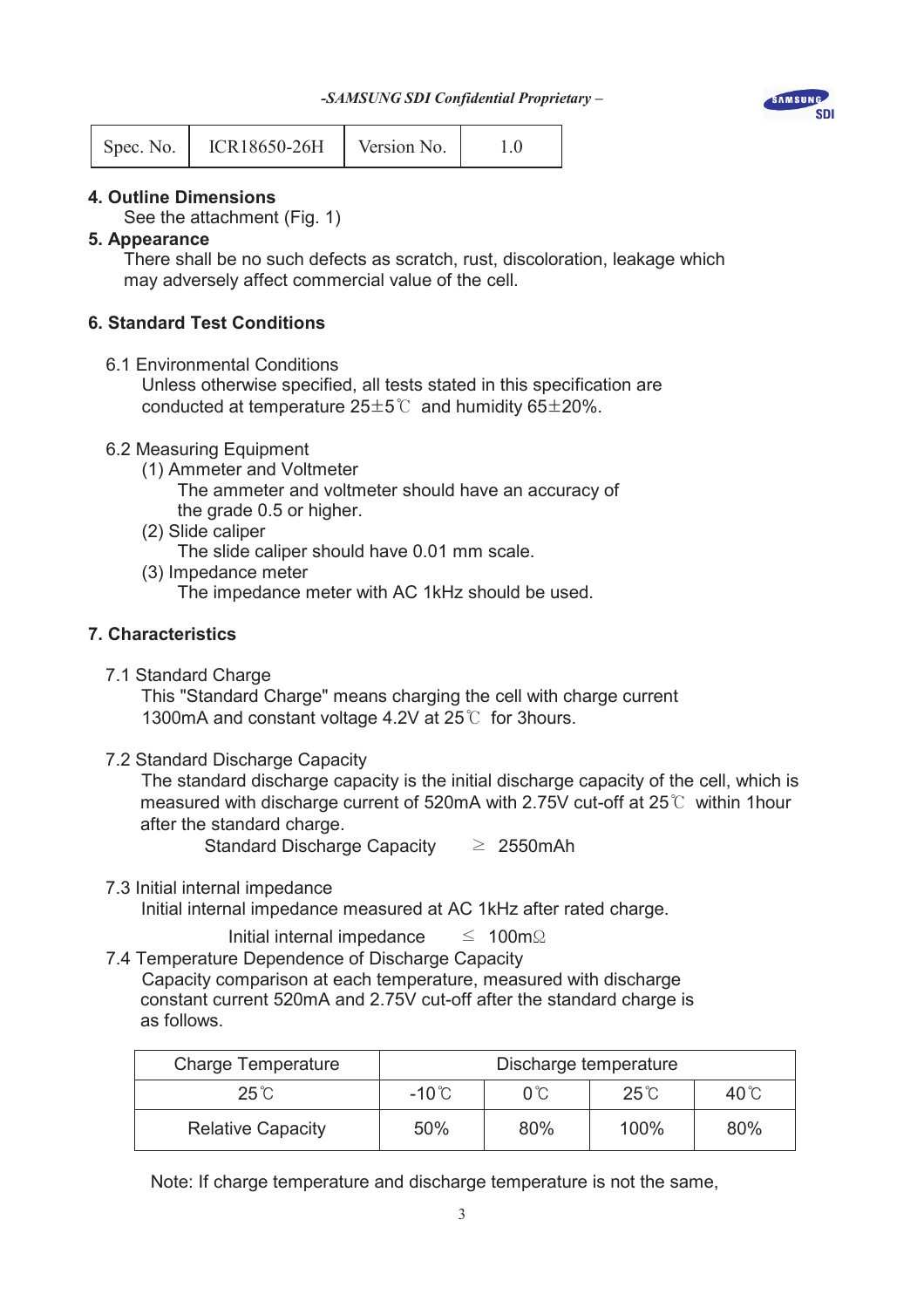

| Spec. No. | ICR18650-26H | Version No. |  |
|-----------|--------------|-------------|--|
|           |              |             |  |

the interval for temperature change is 3 hours.

Percentage as an index of the capacity at  $25^{\circ}$  (=2550mAh) is 100%.

# 7.5 Temperature Dependence of Charge Capacity

 Capacity comparison at each temperature, measured with discharge constant current 520mA and 2.75V cut-off after the standard charge is as follows.

|                          | Charge temperature |              |                | Discharge temperature |
|--------------------------|--------------------|--------------|----------------|-----------------------|
|                          | $0^{\circ}$ C      | $25^\circ$ C | $45^{\circ}$ C | 25 °C                 |
| <b>Relative Capacity</b> | 80%                | 100%         | 80%            |                       |

 Note: If charge temperature and discharge temperature is not the same, the interval for temperature change is 3 hours. Percentage as an index of the capacity at  $25^{\circ}$  (=2550mAh) is 100%.

### 7.6 Charge Rate Capabilities

Discharge capacity is measured with constant current 520mA and 2.75V cut-off after the cell is charged with 4.2V as follows.

|                      | <b>Charge Condition</b>                                                     |     |                               |               |  |
|----------------------|-----------------------------------------------------------------------------|-----|-------------------------------|---------------|--|
| Current              | 0.2C<br>2.0C<br>0.5C<br>1.0C<br>(520mA)<br>(5200mA)<br>(1300mA)<br>(2600mA) |     |                               |               |  |
| Cut-off              | 7h or 0.05C                                                                 |     | 2.5h or 0.05C   2.5h or 0.05C | 2.5h or 0.05C |  |
| Relative<br>Capacity | 100%                                                                        | 95% | 90%                           | 80%           |  |

Note: Percentage as an index of the capacity at  $25^{\circ}$  (=2550mAh) is 100%.

### 7.7 Discharge Rate Capabilities

Discharge capacity is measured with the various currents in under table and 2.75V cut-off after the standard charge.

|                      | <b>Discharge Condition</b> |                  |                  |                  |
|----------------------|----------------------------|------------------|------------------|------------------|
| Current              | 0.2C<br>(520mA)            | 0.5C<br>(1300mA) | 1.0C<br>(2600mA) | 2.0C<br>(5200mA) |
| Relative<br>Capacity | 100%                       | 95%              | 90%              | 80%              |

Note: Percentage as an index of the capacity at  $25^{\circ}$  (=2550mAh) is 100%.

### 7.8 Cycle Life

Each cycle is an interval between the charge (charge current 1300mA) with 2.5h or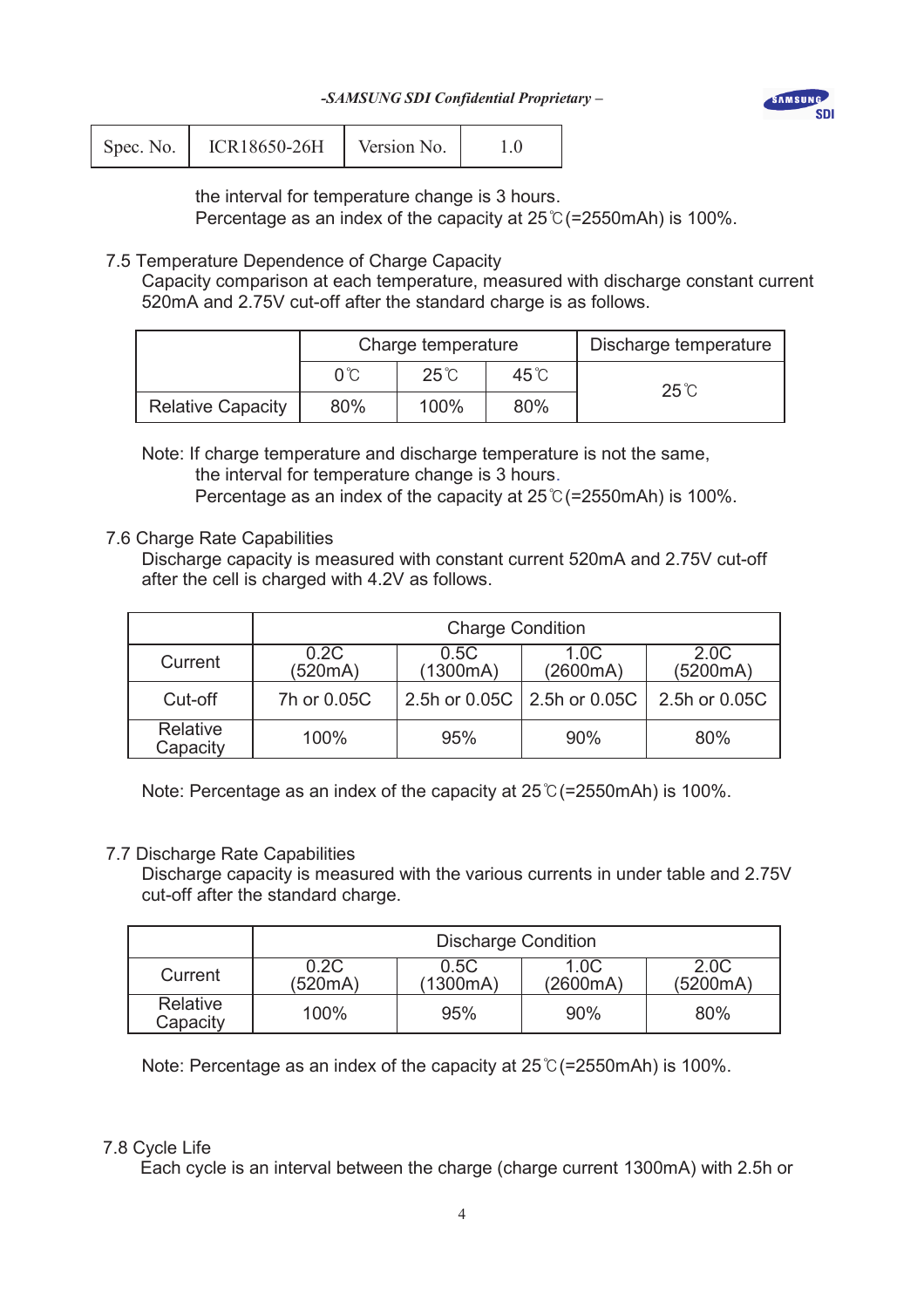*-SAMSUNG SDI Confidential Proprietary –*



| Spec. No. | <b>ICR18650-26H</b> | Version No. |  |
|-----------|---------------------|-------------|--|
|-----------|---------------------|-------------|--|

0.05C cut-off and the discharge (discharge current 1300mA) with 2.75V cut-off. Capacity after 299cycles and plus 1 day, measured under the same condition in 7.2

Capacity  $\geq$  1785mAh(70% of the capacity at 25°C)

# 7.9 Storage Characteristics

Capacity after storage for 30 days at  $25^{\circ}$  from the standard charge, measured with discharge current 1300mA with 2.75V cut-off at  $25\degree$ .

Capacity retention(after the storage)  $\geq 2040$ mAh (80% of the capacity at 25°C)

7.10 Status of the cell as of ex-factory

 The cell should be shipped in 50% charged state. In this case, OCV is from 3.65V to 3.85V.

# **8. Mechanical Characteristics**

8.1 Drop Test

Test method: Cell(as of shipment or full charged) drop onto the oak-board (thickness:  $\geq$  30mm) from 1.5m height at a random direction 6 times. Criteria: No leakage

8.2 Vibration Test

 Test method: Cell(as of shipment) is vibrated along 2 mutually perpendicular axes with total excursion of 1.6mm and with frequency cycling between 10Hz and 55Hz by 1Hz/min.

Criteria: No leakage

# **9. Safety**

9.1 Overcharge Test

Test method: To charge the standard charged cell with 12V and 2.6A at 25 $\degree$ C for 2.5 hours.

Criteria: No fire, and no explosion.

9.2 External Short-circuit Test

 Test method: To short-circuit the standard charged cell by connecting positive and negative terminal by less than 50mȳ wire for 3hours. Criteria: No fire, and no explosion.

9.3 Reverse Charge Test

Test method: To charge the standard charged cell with charge current 2.6A By –12V for 2.5 hours. Criteria: No fire, and no explosion.

9.4 Heating Test